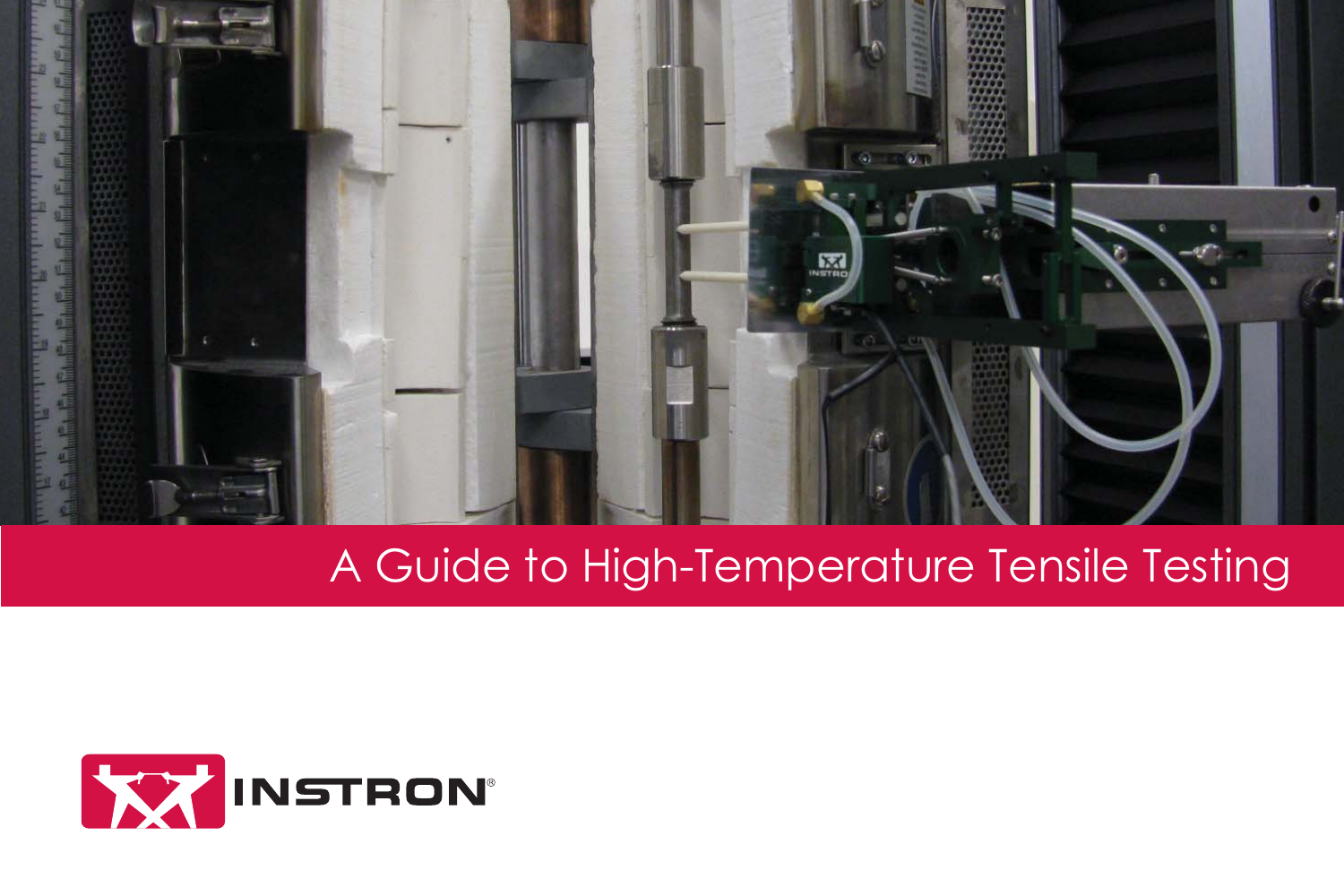# A Guide

### to High-Temperature Tensile Testing

High-temperature properties of materials are a vital concern in many applications such as power generation, aerospace, and automotive. A full range of furnaces, grips, pull rods, and extensometry is available to provide the complete solution to your high-temperature tensile testing requirements.

This guide explains the various components of a high-temperature tensile testing system along with their capabilities, as well as describes how to perform a test. An important system configuration tool is provided at the end of the guide.



The SF-16 furnace on a 250 kN electromechanical frame with high-temperature E-series Extensometer. Load string consists of quick change adapters, high-temperature pull rods, and threaded specimen end-holders.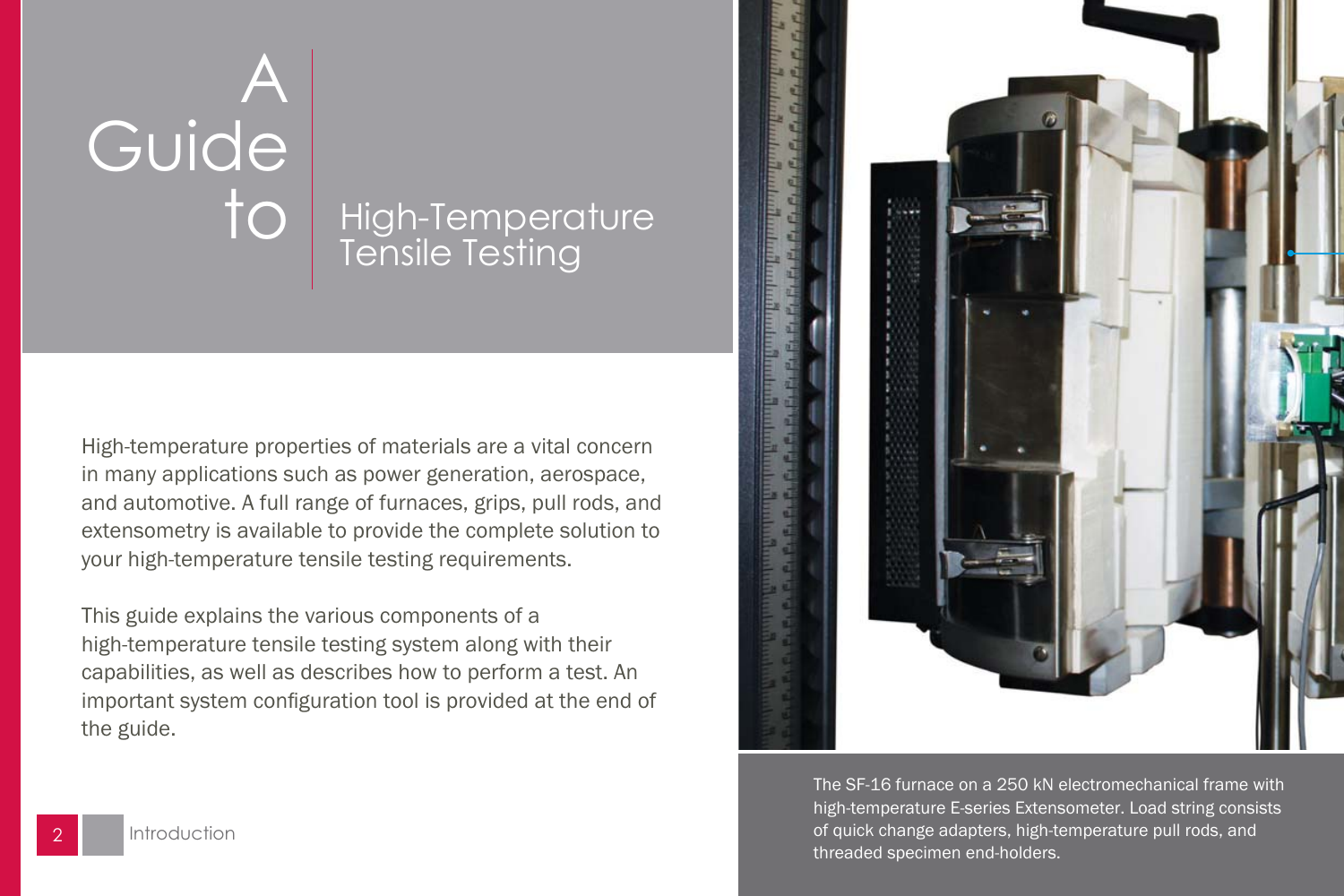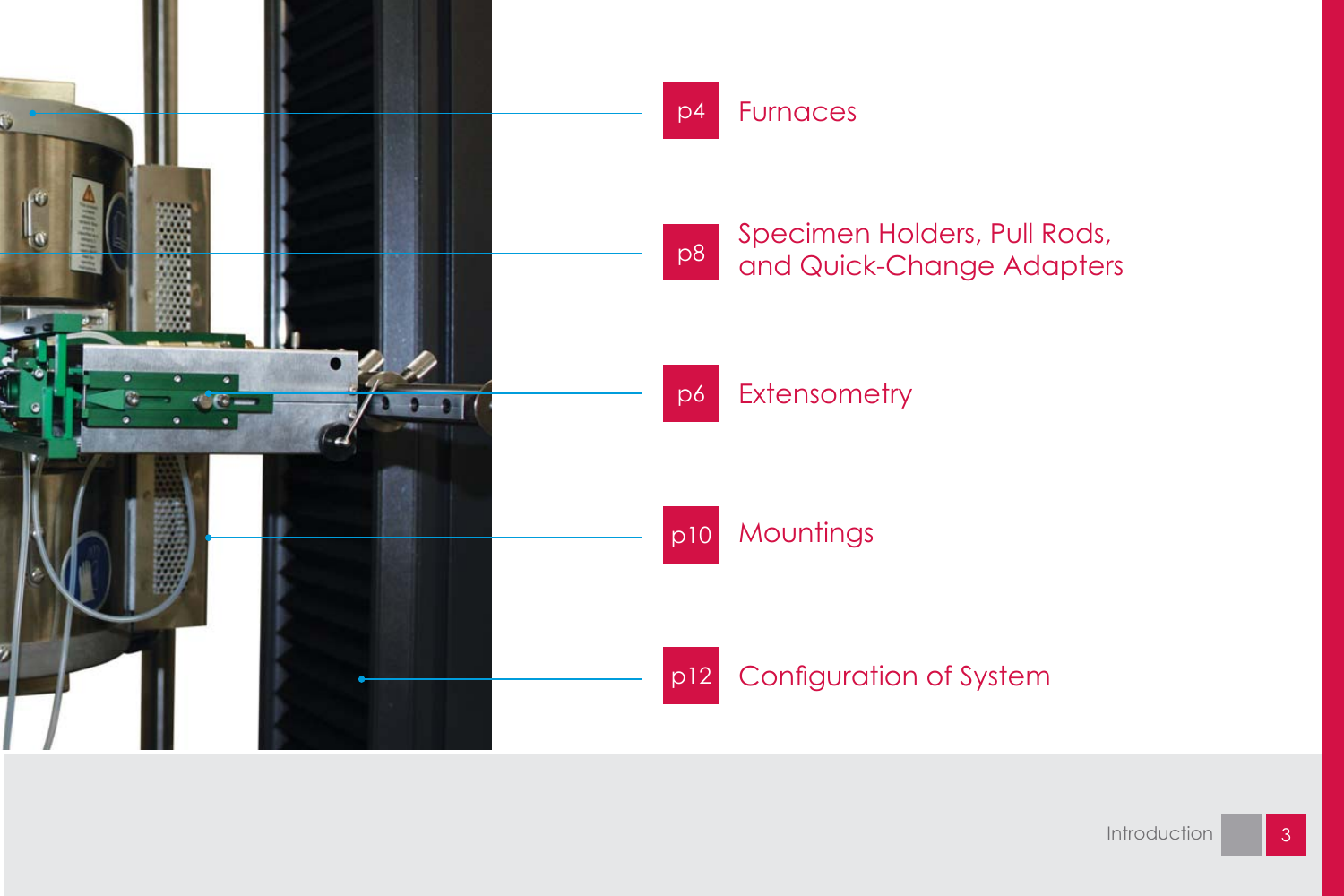### **Furnaces**

The 1200°C (2200°F) Model SF-16 three-zone resistance furnaces have a split construction design that facilitates fast and easy loading of a pre-assembled load string. Adjustable stainless steel latches keep the furnace halves locked together during use, but are then easily opened once testing is complete. The furnace case is constructed of stainless steel and aluminum with hardened insulation end plates. To accommodate the use of side-entry, high-temperature extensometers, an optional front cutout (port) is available. The furnace is available for use on any Instron® Electromechanical floor model tensile system with mounting that includes swing-away capability, vertical adjustment, and mechanical alignment features. The SF-16 is suitable for testing flat, threaded or buttonhead specimens at temperatures up to  $1050\degree$ C (at the specimen) for short durations.

An important component of the furnace is a thermocouple that works on the principle of the thermoelectric effect; a voltage is created when a metal is heated. When two dissimilar metals are joined, there will be a difference in voltage at the juncture, which can be used to determine the temperature at the juncture. With three type K (made from Chromel-Alumel) thermocouples in the wall of the SF-16 furnace, three temperature zones are available and can be controlled independently with the W-C015-BK controller. Additional thermocouples are available that can be attached directly to the specimen, by means of ceramic fiber cord or thermocouple wire. This allows the temperature to not only be measured but also controlled, directly at the specimen surface.

#### SF-16 Furnace Control

| Catalog<br>Number | Description                                |  |
|-------------------|--------------------------------------------|--|
|                   |                                            |  |
| <b>W-CO15-BK</b>  | Control System for Type K<br>thermocouples |  |
| W-7743            | Type K thermocouples                       |  |
| <b>W-CO15-BR</b>  | Control System for Type R<br>thermocouples |  |
| W-7744            | Type R thermocouples                       |  |

#### SF-16 Furnaces

|                       | Catalog<br>Number | Description                                                   |              | Temperature<br>Rating | Internal<br><b>Dimensions</b> |               | External<br><b>Dimensions</b> |                |
|-----------------------|-------------------|---------------------------------------------------------------|--------------|-----------------------|-------------------------------|---------------|-------------------------------|----------------|
|                       |                   |                                                               | $^{\circ}$ C | $\degree$ F           | mm                            | in            | mm                            | in             |
| ype K<br>$\mathbf{S}$ | W-8711-B          | Furnace with Type K<br>thermocouples                          | $+1200$      | $+2200$               | $76 \times 280$               | $3 \times 11$ | $254 \times 330$              | $10 \times 13$ |
| ples<br>ype R         | W-8711-F          | Furnace with Type K<br>thermocouples and<br>extensometer port | $+1200$      | $+2200$               | $76 \times 280$               | $3 \times 11$ | $254 \times 330$              | $10 \times 13$ |
| ples                  | S4-6292           | Furnace with Type R<br>thermocouples and<br>extensometer port | $+1200$      | $+2200$               | $76 \times 280$               | $3 \times 11$ | $254 \times 330$              | $10 \times 13$ |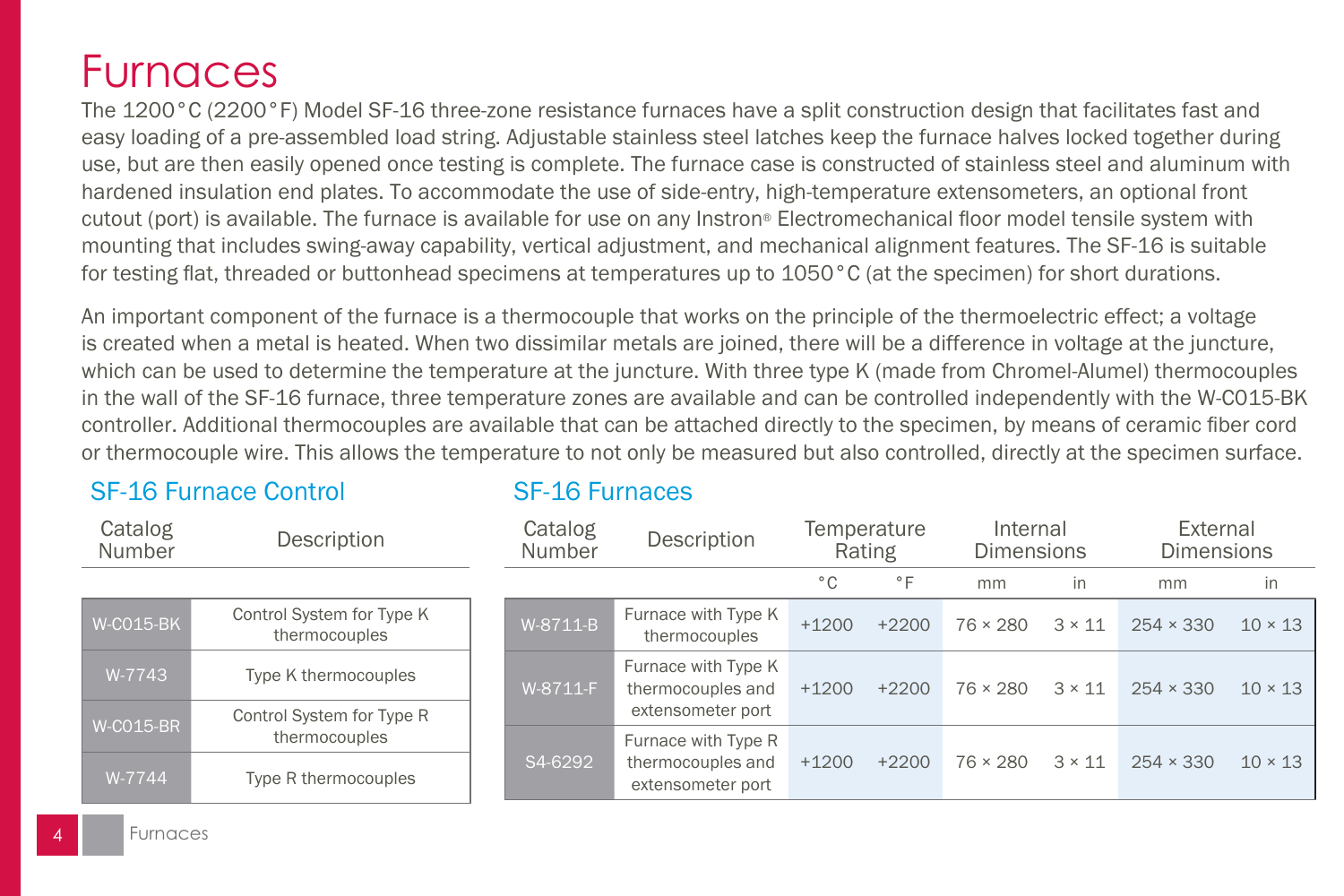

Designed to work with the SF-16 furnace's three heat zones, these temperature control systems (W-C015 -BK shown above) consist of three model 2416 Eurotherm ® controllers for independent control of each zone. Zero-cross SCRs are used for stable high-current control of power going to the furnace/chamber heating elements. The electrical isolation and heat sink cooling design offers long life and stability, which is very important for testing applications of lengthy duration.

Quick Tip-Additional thermocouples are required to control the temperature at the specimen surface.

#### SF-16 Three-zone furnace can reach temperatures up to 1200°C (2200 °F)

Furnaces

5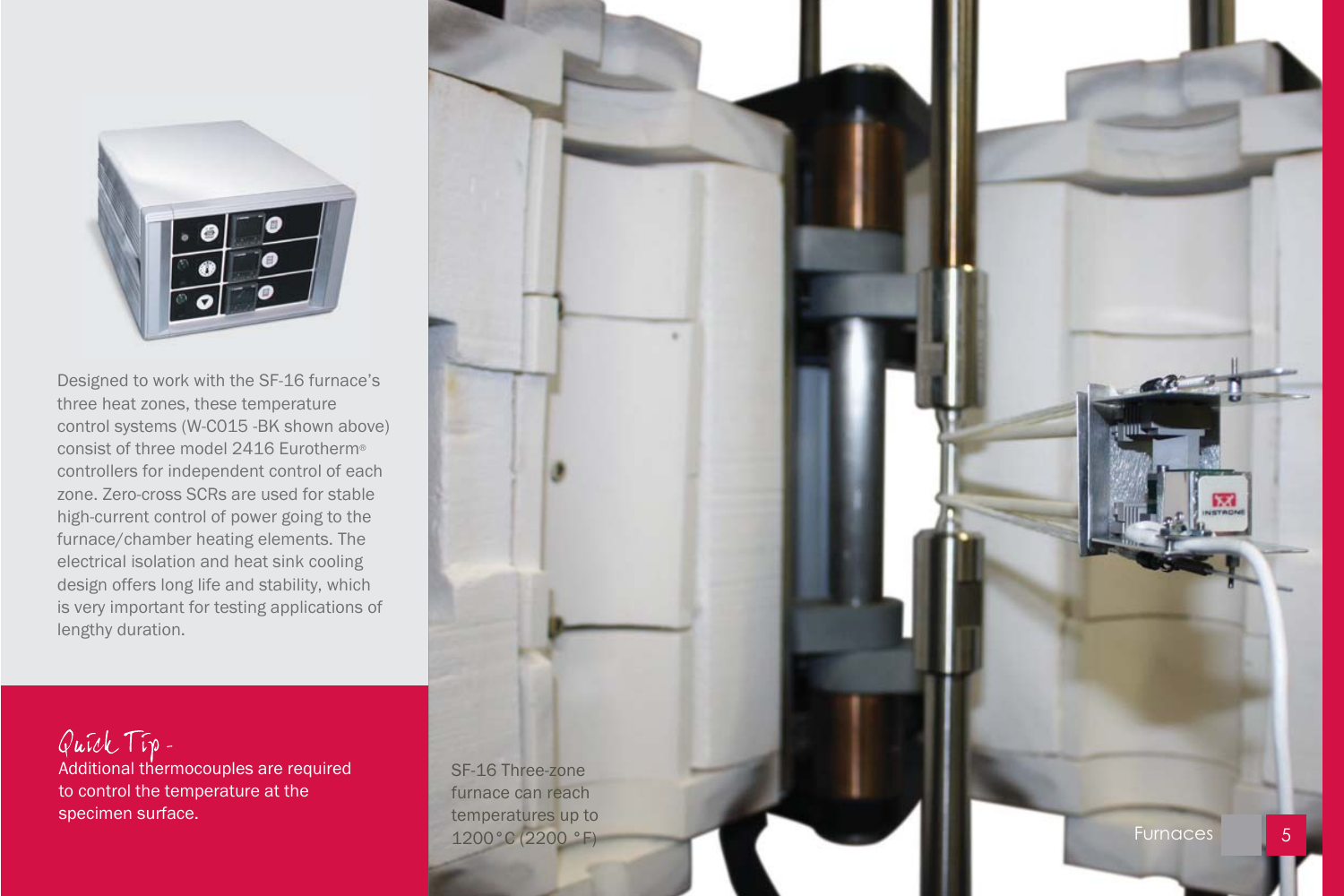### **Extensometry**

There are several choices for extensometry, depending on your needs. The E-Series extensometers must be used with the SF-16 furnace with the extensometer port (W-8711-F or S4-6292). The W-6183 or W-C016-F vertical extensometers are used with furnaces without the port (W-8711-B).

The W-418 (3448) is self supporting and uses flexible ceramic fiber cords to hold the ceramic arms in contact with the specimen. The E-series 3548HI mounts to the furnace or T-slot mounting arm (CP109041) and uses spring force to maintain contact with the specimen. The gauge length can be set prior to mounting, so it can be mounted on specimens after they are heated, mitigating thermal expansion issues, and can be easily removed before fracture to prevent damage to the arms. Water cooling helps to improve measurement accuracy at extremely high temperatures, but is generally not necessary.

The W-6183 and W-C016-F extensometers attach to the specimen prior to heating and have arms that hang out the bottom of the furnace. A measuring unit (typically a standard clip-on or LVDT) is then attached to these arms outside the heated zone. This allows for the use of standard extensometry and is more economical when using multi-furnace systems since only one measuring device is needed and it can be moved to the subsequent specimen.



The E-Series 3548HI extensometer uses strain-gage technology and can be hot-loaded after letting the specimen heat-soak. Correspondingly, it can easily be removed from the specimen before fracture, greatly improving the life of the ceramic knife edges which contact the specimen.

**Extensometry**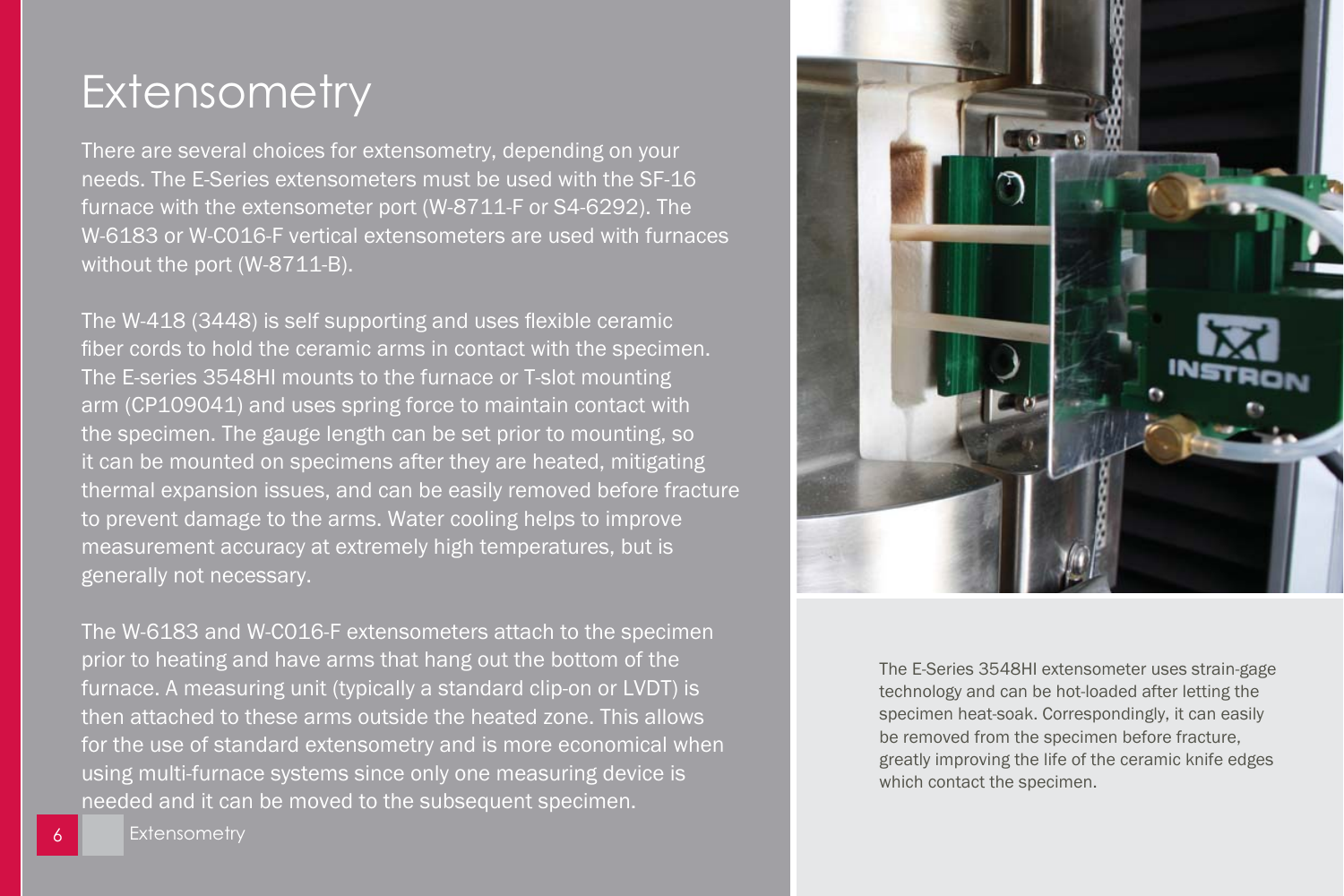#### **Extensometers**

| Catalog<br>Number | Description                                                                                                                                                   | Gauge Length      | Measuring<br>Range               |
|-------------------|---------------------------------------------------------------------------------------------------------------------------------------------------------------|-------------------|----------------------------------|
|                   |                                                                                                                                                               | in or mm          | $\%$                             |
| W-E418-1          | E-Series 3448                                                                                                                                                 | $1.0$ in          | ±20                              |
| W-E418-2          | High-Temperature<br>1200°C (2200 °F)                                                                                                                          | 2.0 <sub>in</sub> | ±20                              |
| W-E418-25         | Maximum Temperature<br>Self-Supporting with                                                                                                                   | 25 mm             | $+20$                            |
| W-E418-50         | Ceramic Cord                                                                                                                                                  | 50 mm             | ±20                              |
| CP10911           | E-Series 3548HI                                                                                                                                               | $1.0$ in          | ±20                              |
| CP109912          | High-Temperature Water Cooled<br>1200 °C (2200 °F)<br>Maximum Temperature<br>Counter-balanced                                                                 | 2.0 <sub>in</sub> | ±20                              |
| CP108643          |                                                                                                                                                               | $25 \text{ mm}$   | ±20                              |
| CP107717          | Hot Loadable                                                                                                                                                  | 50 mm             | ±20                              |
| W-6183            | Model PSH-8MS Separable,<br>Non-Averaging LVDT<br><b>Measuring Unit</b><br>(Requires W-6185 or W-6189 suspension<br>arms for specific specimen dimensions.)   | 1.0 or 2.0 in     | $0.04$ in                        |
| <b>W-CO16-F</b>   | RT-214 High-Temperature Rod<br>and Tube-Style Extensometer<br>(Requires knife edge inserts for<br>specific specimen dimensions.<br>See W-C016-C/-J1/-J2/-J3.) | 10 to 152 mm      | Requires Clip-on<br>Extensometer |

RT-214 High-Temperature Rod and Tube-Style Extensometer clamps to the specimen and extends through the bottom of the furnace where the strain sensing element (extensometer or LVDT) is attached.



Quick Tip-

Water cooling helps to improve strain measurement accuracy at extremely high temperatures, but is generally not necessary.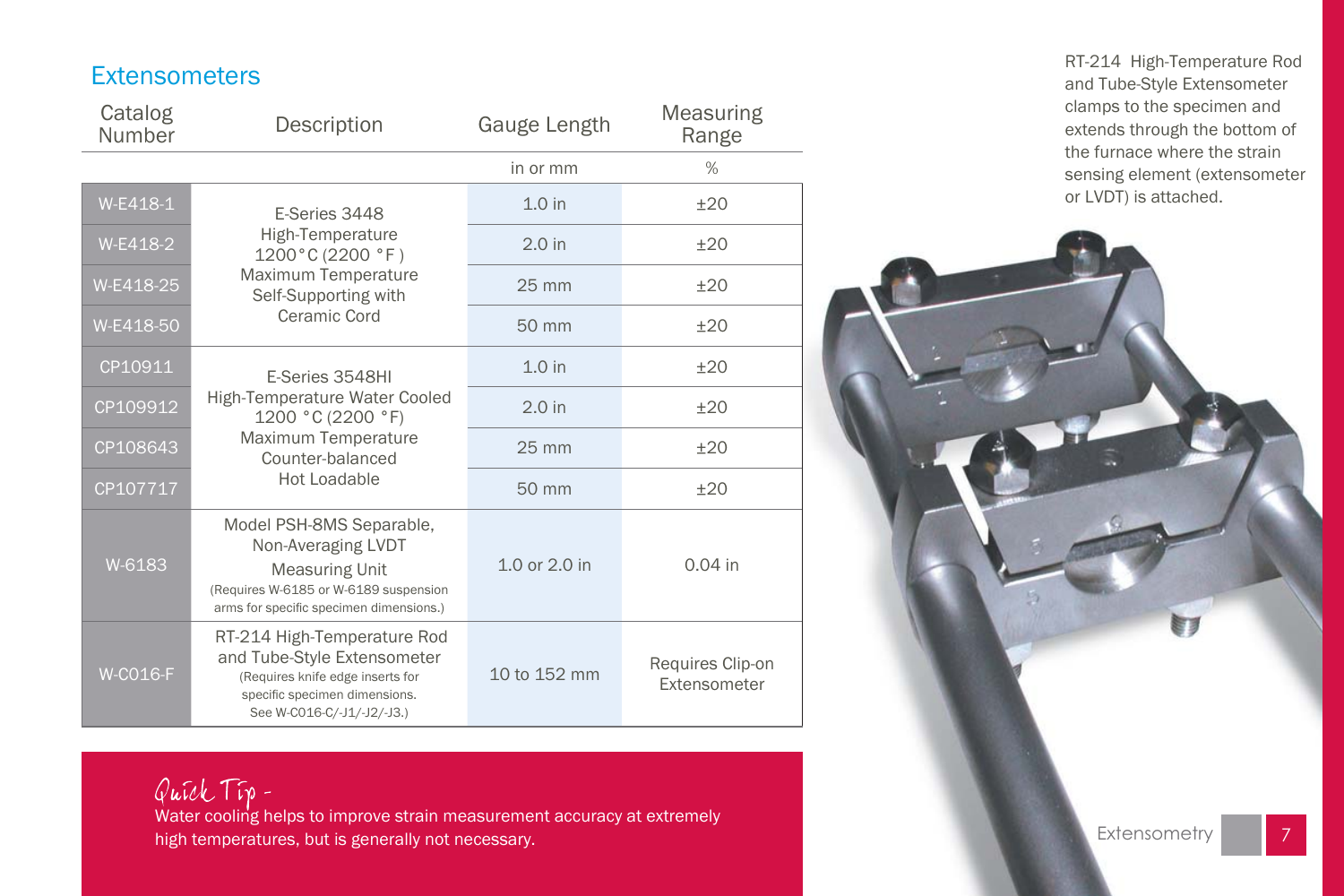### Specimen Holders

Threaded-end specimen holders allow for simple mounting of round specimens and are available in metric and US customary thread sizes.

Pin-and-clevis specimen holders are available in a range of sizes for flat, dumbbell specimens.



Pin-and-clevis specimen holders Threaded-end specimen holders

### Specimen Holders

| Catalog<br>Number | Description                            | Range of Dimensions                                                                    |
|-------------------|----------------------------------------|----------------------------------------------------------------------------------------|
| W-7551-C          | Threaded-end                           | Metric: M6 to M19<br>US Customary: #10 to 0.750 in<br>(see list at end)                |
| W-7553-C          | Pin and clevis                         | Thickness: 3 - 10 mm (0.125 - 0.375 in)<br>Pin Diameter: 3 - 10 mm (0.125 - 0.375 in)  |
| W-7553-CT         | Pin and clevis<br>(for thin specimens) | Thickness: 0.8 - 3 mm (0.031 - 0.120 in)<br>Pin Diameter: 3 - 10 mm (0.125 - 0.375 in) |

#### Quick-Change Adapters

| Catalog<br>Number | Load Cell and Base Fitting   |
|-------------------|------------------------------|
| W-7556M2          | 6 mm clevis pin (Type Om)    |
| W-7556M4          | 12.5 mm clevis pin (Type Dm) |
| W-7556M6          | 16 mm clevis pin (Type 1m)   |
| W-7556M8          | M48 LH (Type IIm)            |

Quick Tip-

Testing throughput can be dramatically improved when multiple load strings are prepared, eliminating the downtime associated with the cooling of specimen holders and pull rods after test (additional holders, pull rods and washers are required).



Specimen Holders, Pull Rods, and Quick-Change Adapters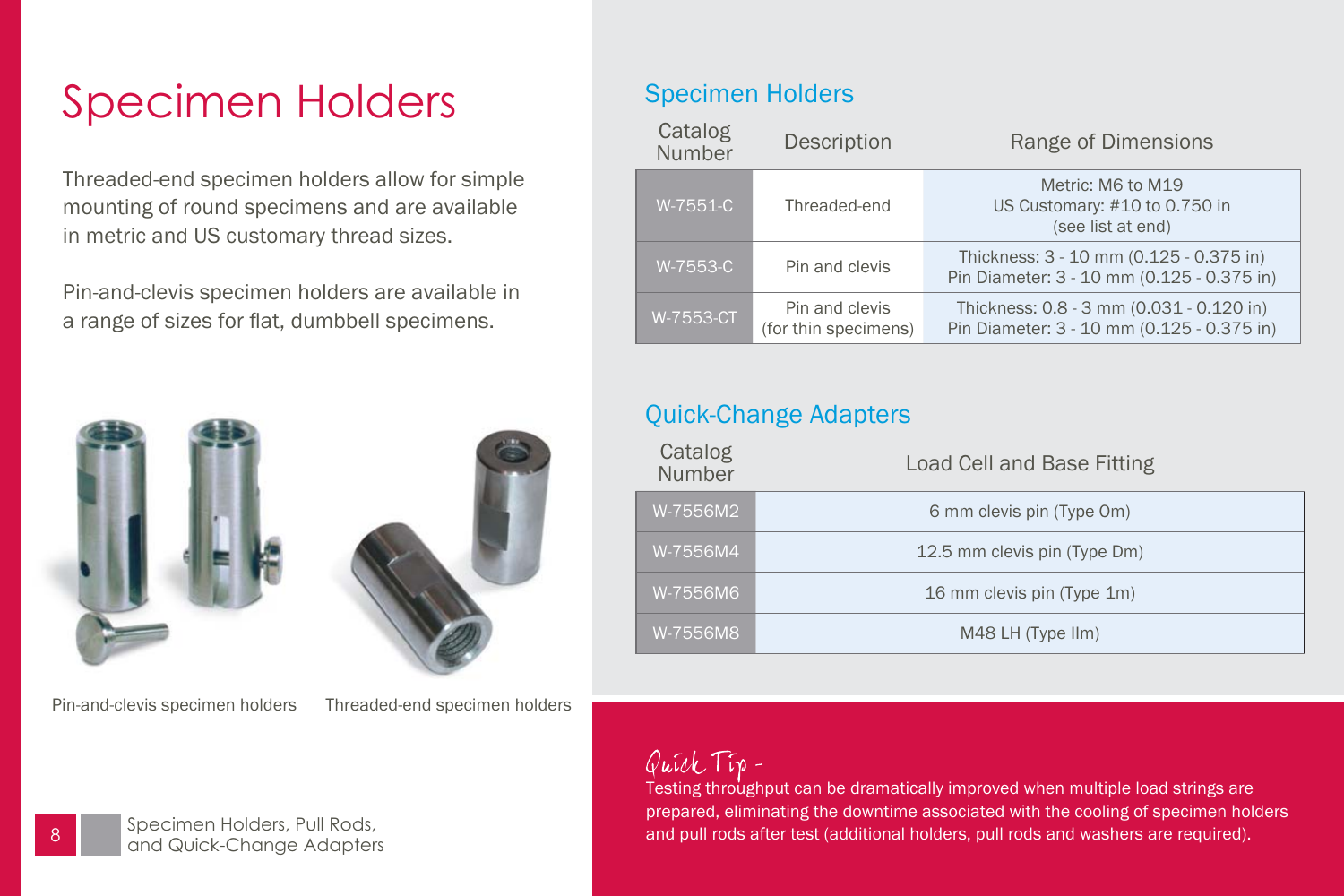### Pull Rods

A variety of pull rods and specimen adapters are available to accommodate various specimen geometries. They are made of special high-temperature materials for durability and ease of use. Specimen Holders are easily removed from the pull rods to allow rapid interchange of flat, threaded, or buttonhead specimen shapes.

### Quick-Change **Adapters**

Spherically-seated, quick-change adapters allow for the entire specimen pull rod assembly to be removed after testing and for immediately installing the next assembly - quickly and easily. This minimizes the time required for the furnace to return to temperature, decreasing the time between tests, while greatly improving throughput and efficiency.



Inconel pull rods can withstand 9070 kgs (20,000 lbs) load up to 760°C (1400°F) and 1360 kgs (3000 lbs) load up to 1100°C (2000°F).

The Spherically Seated Quick Change Adapters will self-align load strings that are misaligned up to 4 degrees.

#### Pull Rods

| Catalog<br>Number | Length |       |  |
|-------------------|--------|-------|--|
|                   | mm     | in    |  |
| W-7546-C          | 273    | 10.75 |  |

Specimen Holders, Pull Rods, and Quick-Change Adapters

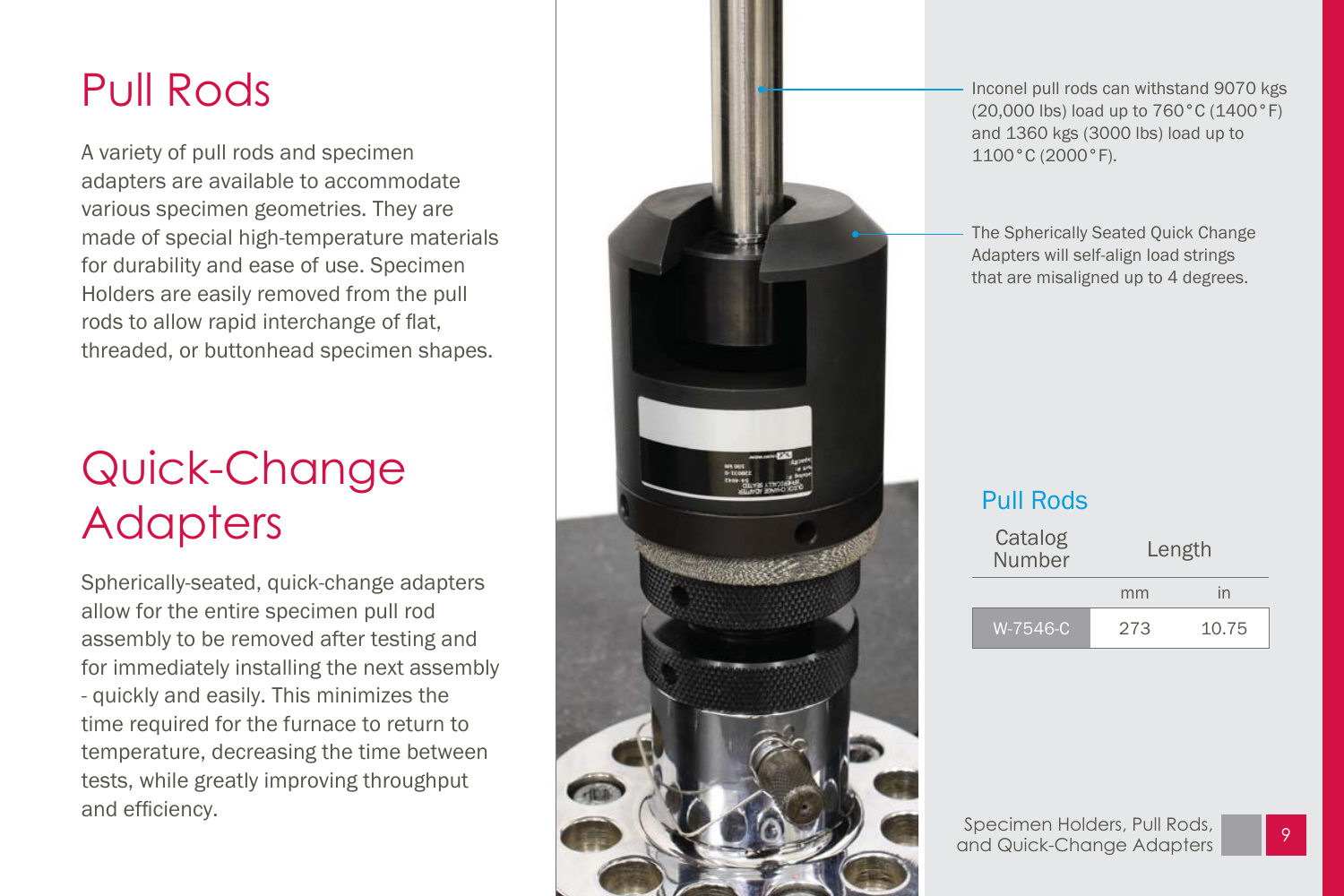### **Mountings**

Mounting the SF-16 furnace to the test frame is an important consideration; and there are two options to choose from. The standard mounting allows the operator to set the vertical position of the furnace, while the advanced mounting contains additional features for more precise positioning. Both options offer a swing-away capability to easily remove the furnace from the testing space.

The major feature of the advanced mounting option is the vertical adjustment hand-crank that allows for quick and easy positioning of the furnace height. The hand-crank provides convenient, fine adjustment of the furnace height with minimal effort. This ensures that each specimen is centered in the heating zone, providing an even and consistent heating of the entire specimen.

Another advantage of the advanced option is a lower mounting collar to set the alignment of the vertical mounting bar for simple and precise positioning of the furnace to ensure parallelism with the load-string and specimen.



When testing specimens of varying sizes, the vertical adjustment hand-crank found on the advanced mounting is invaluable.

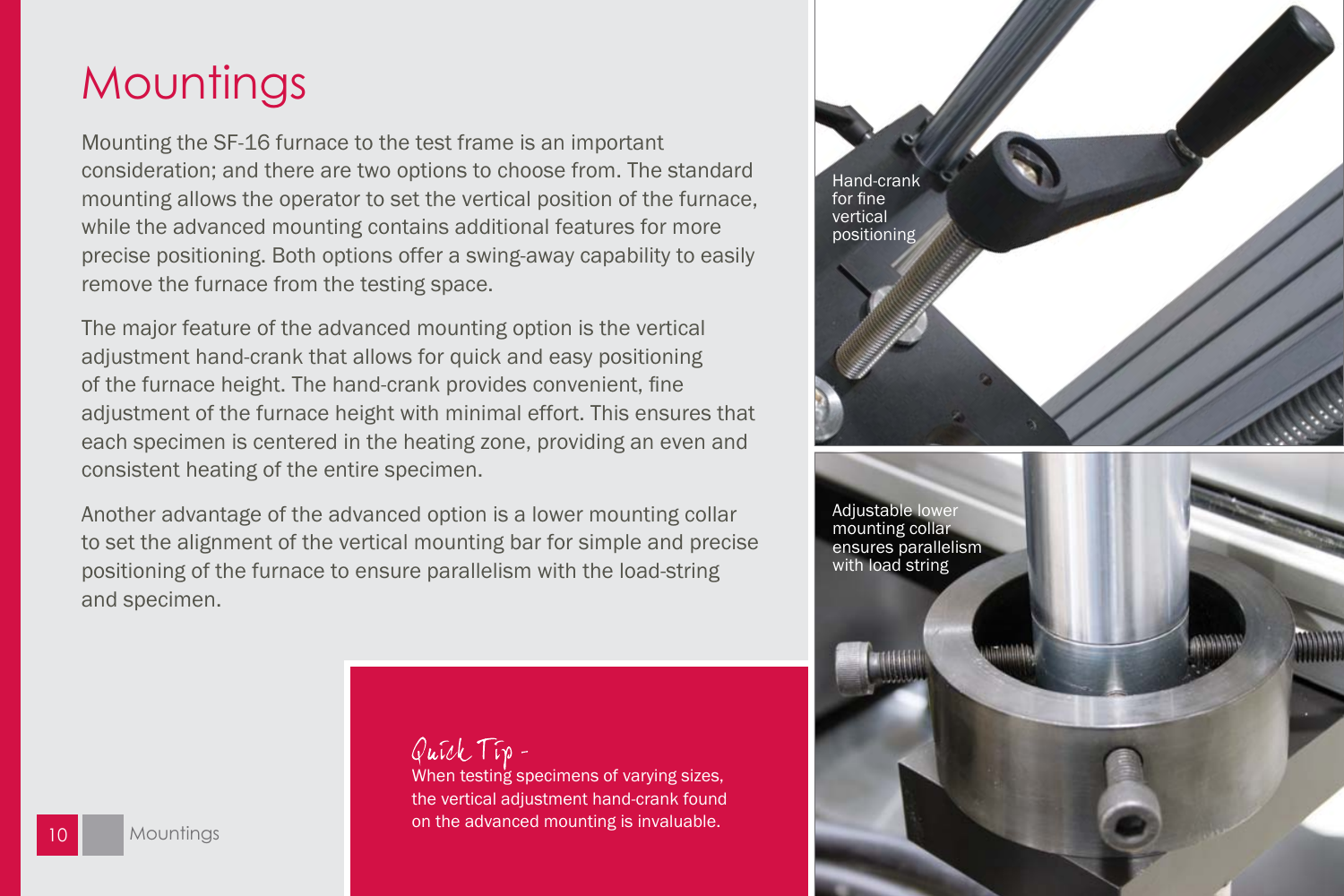



### Mountings

| <b>Catalog Number</b> |           | Frame Models                                      |
|-----------------------|-----------|---------------------------------------------------|
| Advanced              | Standard  |                                                   |
| CP103350              | CP104512  | 5581/82/84/85H E1 & E2<br>Not for 5587/89 or 5900 |
| CP107737              | CP106773  | 5982/84/85 E1<br>Not for 5988/89                  |
| CP106870              | CP107027  | 5982/84/85 E2<br>Not for 5988/89                  |
| <b>NA</b>             | CP107143  | 5967 E2 F2                                        |
| CP103122              | <b>NA</b> | xx87/88/89 E1 & E2                                |

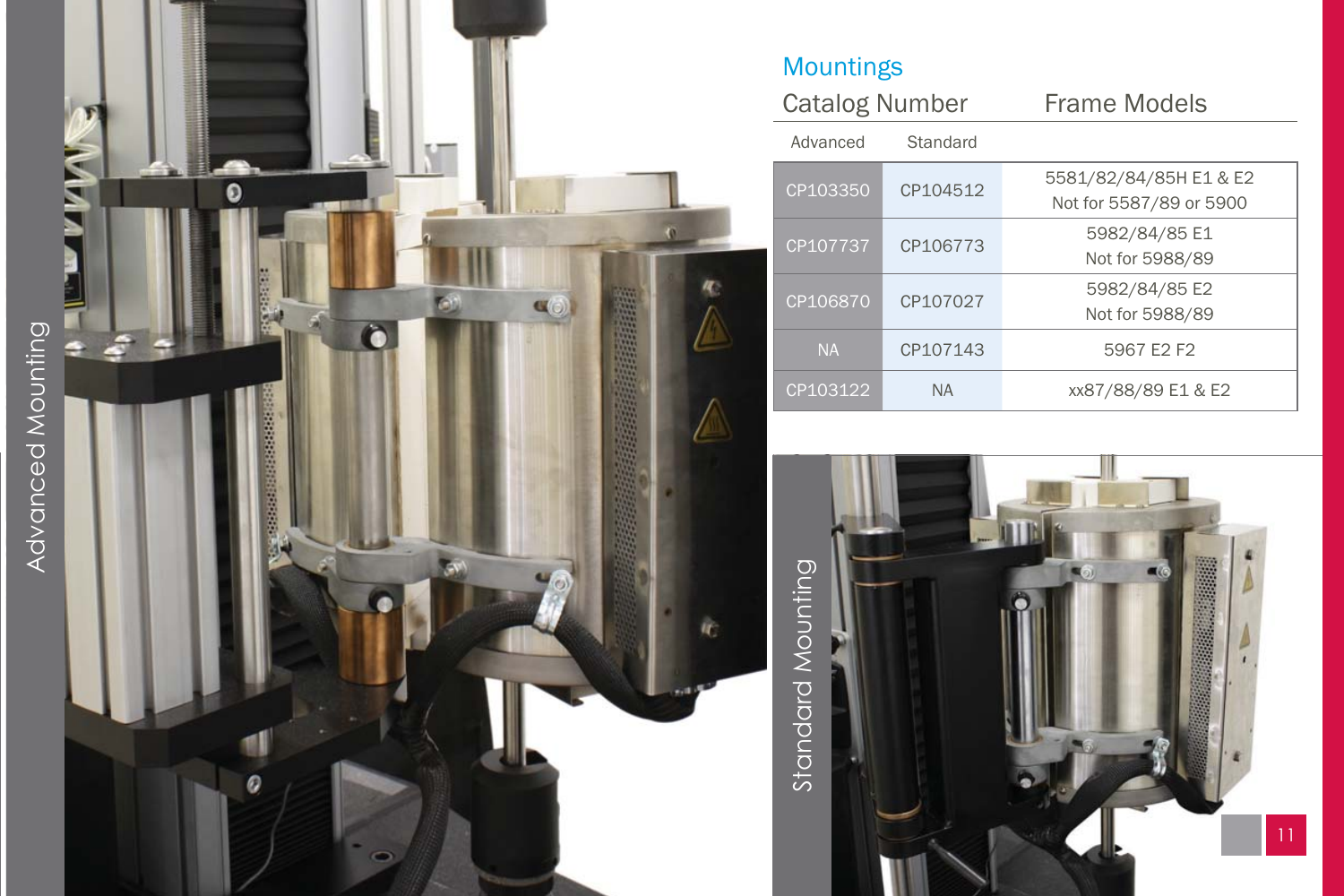### Configuration of Your System

Configuring a high-temperature testing system can easily be accomplished using the information below as a guide. Base your selection on the materials and standards you are testing to. Still have questions or don't see what you are looking for? Call us for assistance - 1.800.564.8378

#### Furnace

### felect 1

W-8711-B, SF-16 furnace with type K thermocouples

W-8711-F, SF-16 furnace with Type K thermocouples and extensometer port

S4-6292 SF-16 furnace with Type R thermocouples and extensometer port

#### Furnace Control

- W-C015-BK, Control System for Type K thermocouples
- W-7743, Type K thermocouples (optional)
- W-C015-BR, Control System for Type R thermocouples
- W-7744, Type R thermocouples (optional)
- IP-2005 labels, markings, manuals\*
- \*required

#### **Extensometry**

#### Untimited Selection

| W-E418-1, E-Series 3448 Self-Supporting Ceramic Cord                                      |
|-------------------------------------------------------------------------------------------|
| W-E418-2, E-Series 3448 Self-Supporting Ceramic Cord                                      |
| W-E418-25, E-Series 3448 Self-Supporting Ceramic Cord                                     |
| W-E418-50, E-Series 3448 Self-Supporting Ceramic Cord                                     |
| CP109911, E-Series 3548 HI Hot loadable. Can be water cooled.                             |
| CP109912, E-Series 3548HI Hot loadable. Can be water cooled.                              |
| CP108643, E-Series 3548HI Hot loadable. Can be water cooled.                              |
| CP107717, E-Series 3548HI Hot loadable. Can be water cooled.                              |
| W-6183, Model PSH-8MS Separable, Non-Averaging LVDT Measuring Unit                        |
| W-C016-F, Model RT-214 High-Temperature Rod and Tube Mechanical<br>Averaging Extensometer |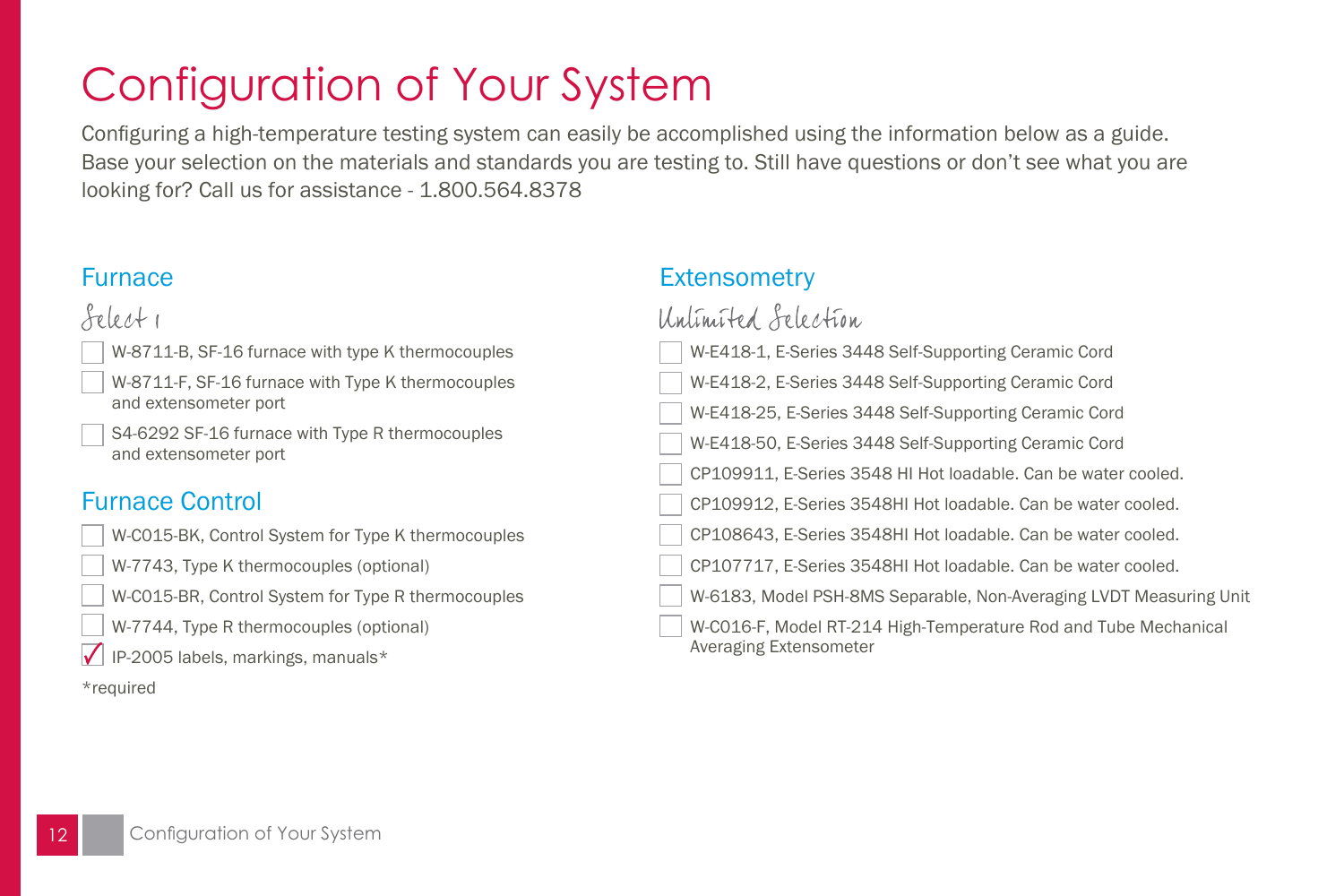### Quick-Change Adapters

Enter quantitier-Minimum 2 required (1 upper q 1 lower) W-7556M2, 6 mm clevis pin (Type Om) W-7556M4, 12.5 mm clevis pin (Type Dm) W-7556M6, 16 mm clevis pin (Type 1m) W-7556M8, M48 LH (Type IIm)

### Pull Rods

```
Enter quantities -
Minimum 2 required (1 upper 5 1 lower)
  W-7546-C, 273 mm (10.75 in)
```
### **Mounting**

### felect 1

- CP104512, Standard, 5581/82/84/85H E1 & E2. Not for 5587/89 or 5900
- CP106773, Standard, 5982/84/85 E1. Not for 5988/89
- CP107027, Standard, 5982/54/85 E2. Not for 5988/89
- CP107143, Standard, 5967 E2 F2
- CP103350, Advanced, 5581/82/84/85H E1 & E2. Not for 5587/89 or 5900
- CP107737, Advanced, 5982/54/85 E1. Not for 5988/89
- CP106870, Advanced, 5982/84/85 E2. Not for 5988/89
- CP103122, Advanced, xx87/88/89 E1 & E2 -

#### Specimen Holders

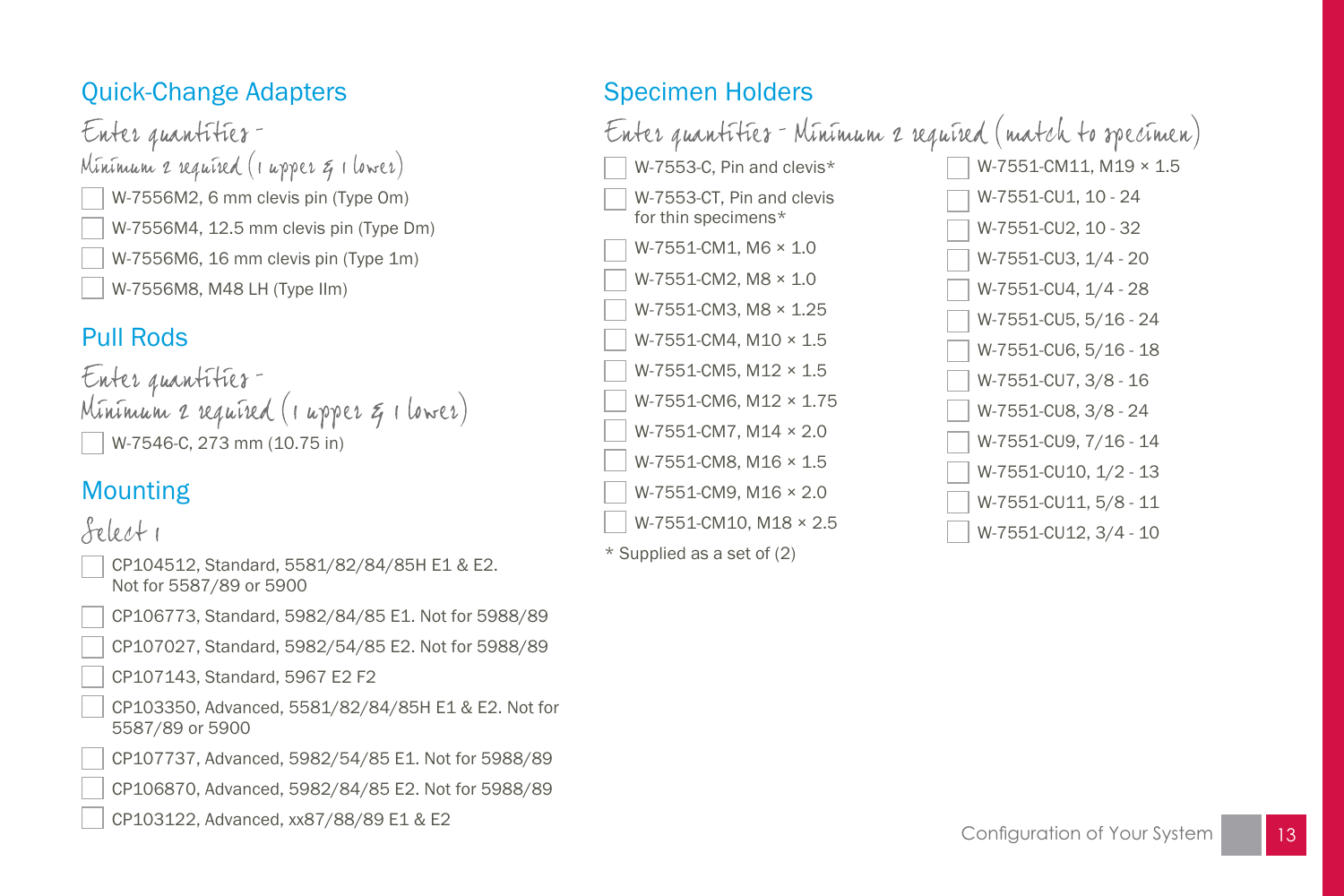

## Keep track of your configuration



14 Configuration of Your Syst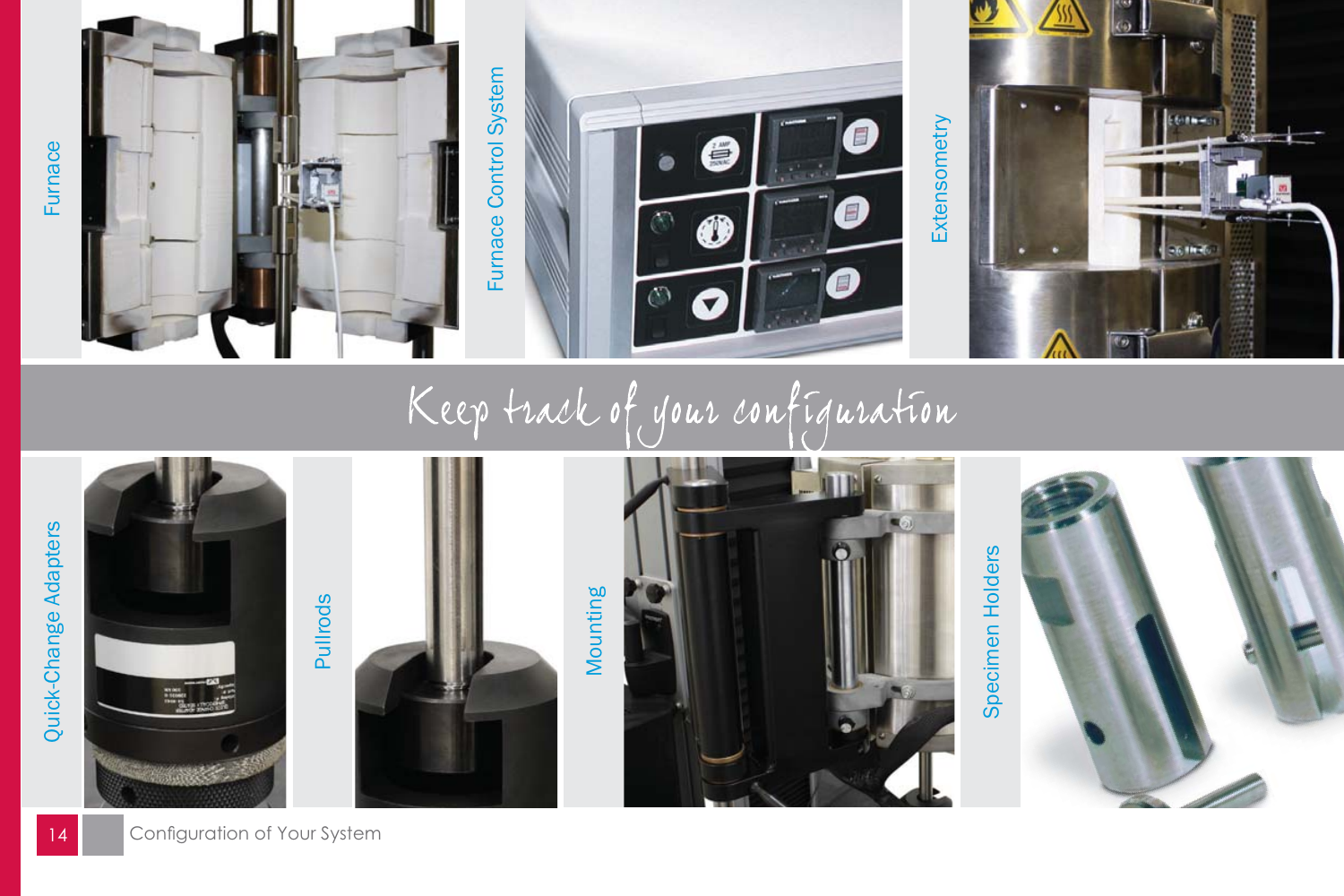### **Configuration Worksheet**

Write down the catalog number of each item to easily identify the product to your Instron® representative...

| Quick-Change Adapters <b>Contract Contract Contract Contract Contract Contract Contract Contract Contract Contract Contract Contract Contract Contract Contract Contract Contract Contract Contract Contract Contract Contract C</b> |
|--------------------------------------------------------------------------------------------------------------------------------------------------------------------------------------------------------------------------------------|
|                                                                                                                                                                                                                                      |
|                                                                                                                                                                                                                                      |
|                                                                                                                                                                                                                                      |
|                                                                                                                                                                                                                                      |
|                                                                                                                                                                                                                                      |
|                                                                                                                                                                                                                                      |
|                                                                                                                                                                                                                                      |